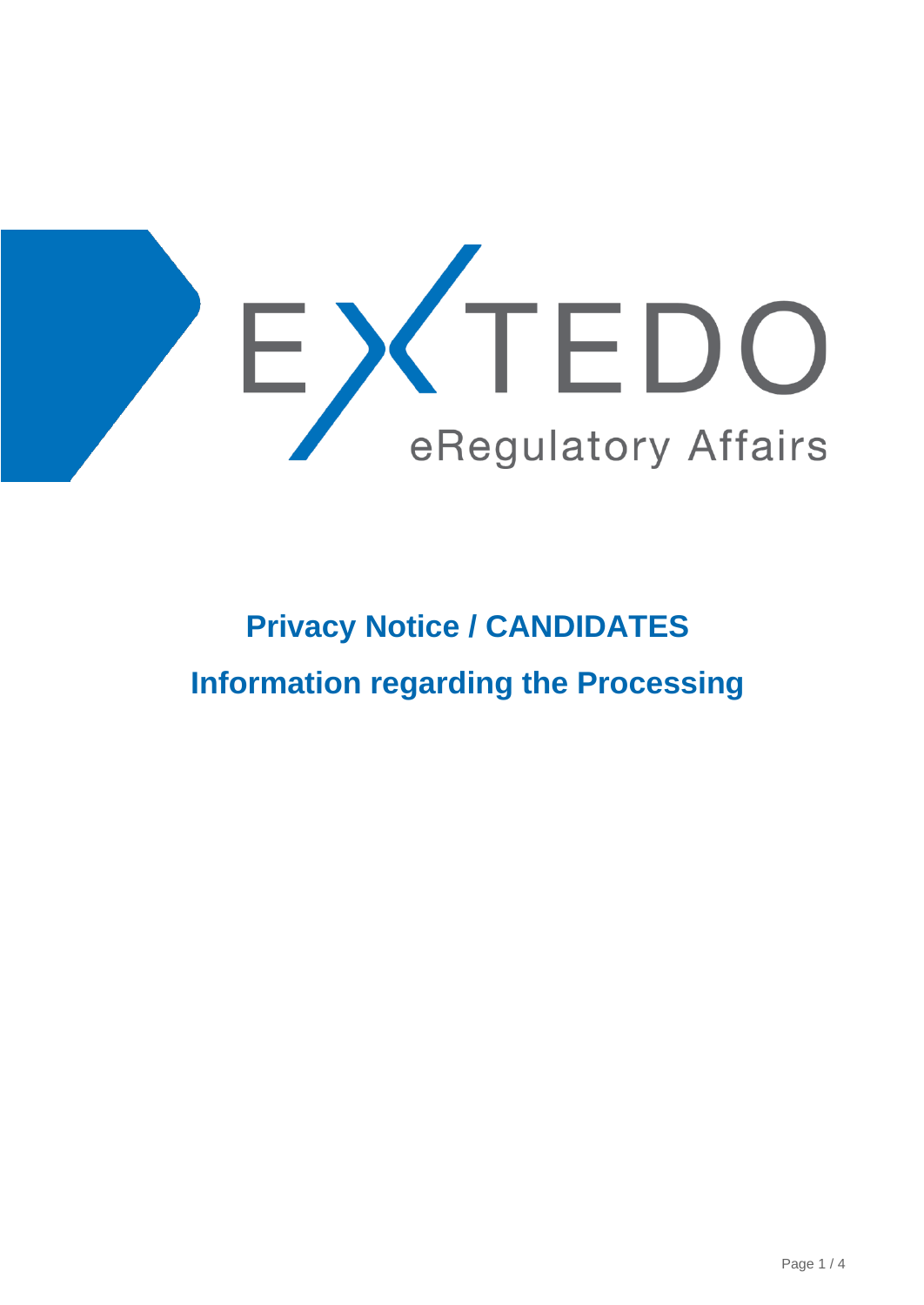

Dear candidate,

We are very delighted that you have shown interest to become part of EXTEDO. Data protection is of a particularly high priority for the management of the EXTEDO GmbH.

EXTEDO processes personal data in accordance with the General Data Protection Regulation (EU) 2016/679 (GDPR) which came into effect on the 25th May 2018.

This privacy statement aims to give you the following information:

EXTEDO's identification and contact. EXTEDO's DPO contact

Which data does EXTEDO process?

For which purpose(s) is EXTEDO collecting your personal data and what is the legal basis for doing it.

How do we store your personal data and for how long?

With whom we share your personal data?

Your rights as a data subject and the contact of the Supervisory Authority (right to lodge a complaint)

## **Name and Address of the controller**

Controller for the purposes of the General Data Protection Regulation (GDPR), other data protection laws applicable in Member states of the European Union and other provisions related to data protection is:

EXTEDO GmbH Einsteinstraße 30 85521 Ottobrunn Germany

Phone: +49 89 189454-0

EXTEDOs Global Data Protection Officer is happy to help with questions or inquiries.

Email: [privacy@extedo.com](mailto:privacy@extedo.com)

## **Which data does EXTEDO process?**

As our candidate to work for EXTEDO, the data we receive from you or we might ask you for can be included in the following categories: identification and address data (basic contact details); market overview; qualification data; interests, preferences regarding contact language; IT usage data (connection data, logging information, browser, operative system, device type); and location data (IP address, Country).

## **Our purposes for collecting your data and legal basis**

We will only process your personal data according to the purpose of acquiring new EXTEDO's personnel.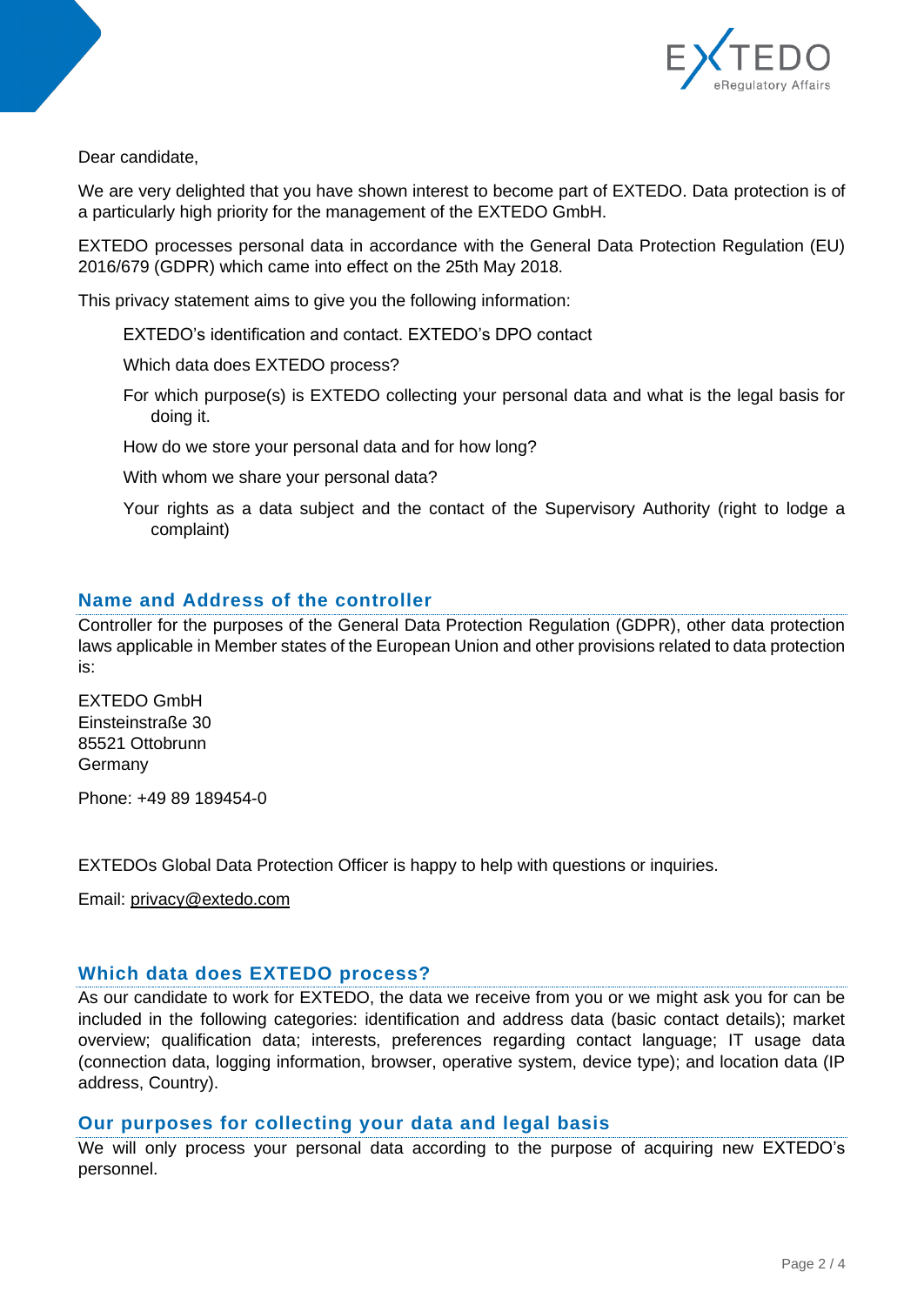

EXTEDO relies on your consent according to Article 6.1 (a) of the GDPR to process your personal data for the purpose mentioned above. We may also collect and process your data on the basis of article 6.1 b) in order to take steps at your request to enter into an employment contract. You, as a data subject and a potential candidate to take part of EXTEDO's Staff, are required to provide us with certain contact details and personal data about your previous professional life and personal competences and skills.

Data processing for other purposes is only considered if the necessary legal requirements are available in accordance with article 6 (4) GDPR. We will be aware of any information obligations under article 13 (3) DSGVO and article 14 (4) DSGVO.

## **Supervisory Authority.**

As data subject, you must be informed about the possibility of lodging a complaint to the National Supervisory Authority. Please find below the contact details of the German National Supervisory Authority.

| Bayerisches Landesamt für | <b>Telefon</b> | +49 (0) 981 53 1300    |
|---------------------------|----------------|------------------------|
| Datenschutzaufsicht       | Telefax        | +49 (0) 981 53 98 1300 |
| Promenade 27              | E-Mail         | presse@lda.bayern.de   |
| 91522 Ansbach             | Webseite       | www.lda.bayern.de      |

## **Recipients**

For the purposes described above, the mentioned categories of data might be disclosed to EXTEDO's qualified and/or management personnel working for the relevant departments involved in the recruitment process.

Inside EXTEDO, only Human Resources' qualified personnel will have access to your data at first stage for the collection and the selection of potential candidates. The top management and the executive management of the relevant department will also have access to the data of those successful candidates who will continue to the next phase of the recruitment process.

Outside EXTEDO, only our authorized sub-processor partner REXX will have access to your data.

## **International data transfers**

In general, your personal information will not be transferred to, nor processed in any countries other than in the EU.

Exceptionally, only in those cases where the selection procedure is addressed to hire new staff in one of our Affiliate in the US, your data will be then transferred and stored in the US. For this reason, we have taken safeguards to require that your personal information will remain protected in accordance with this Privacy Policy. These include implementing the European Commission's Standard Contractual Clauses for transfers of personal information between our group companies. We have also implemented safeguards with our third-party service providers and partners. Further details, and copies of the standard contractual clauses can be provided upon request.

## **Security**

Our infrastructure has technical and organizational security measures in place. Some of the measures we use in different circumstances are encryption, secured entry points to our servers, and monitoring